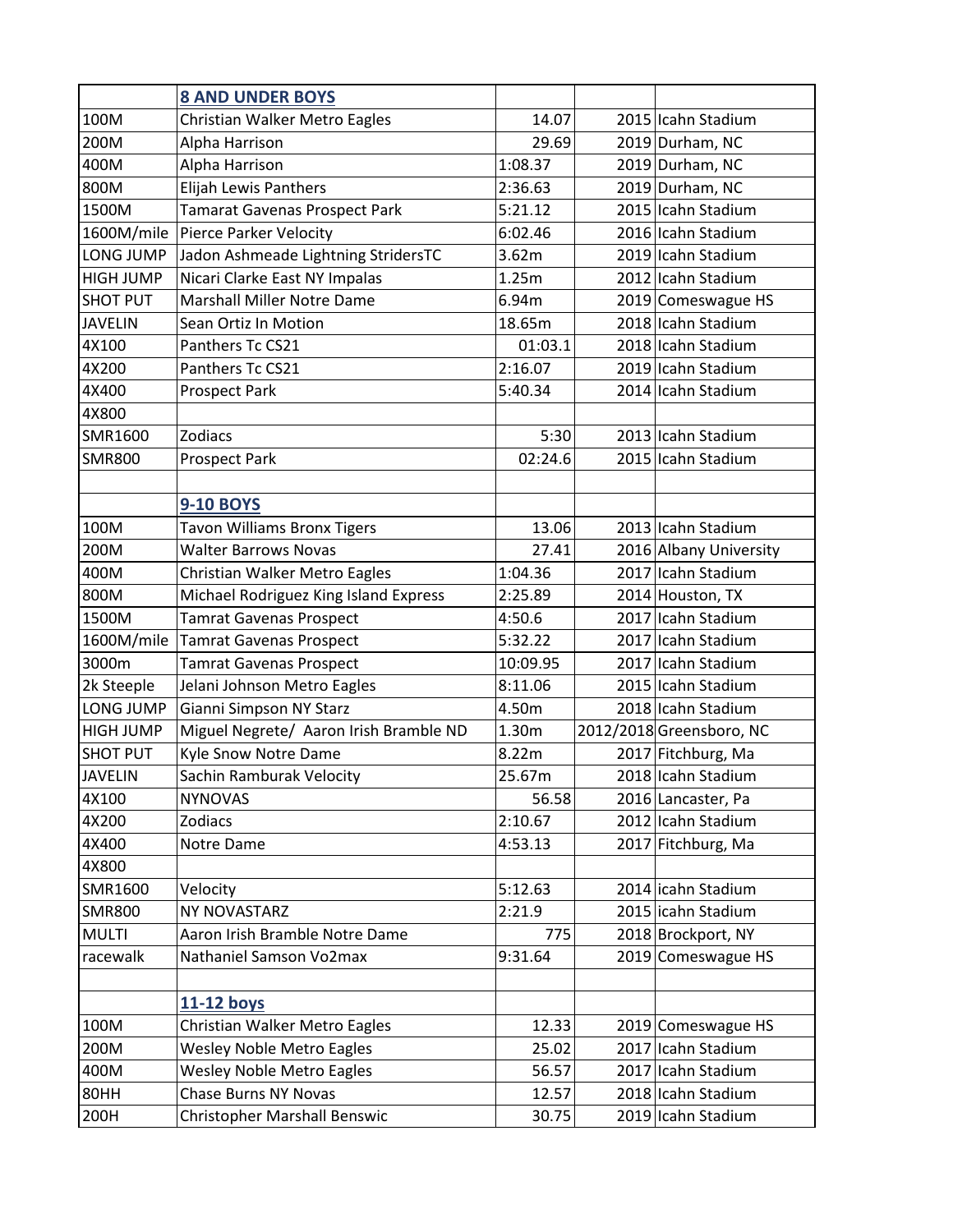| 800M                    | Jonah Gorevic Tailwind                | 2:19.10  |      | 2015 Icahn Stadium       |
|-------------------------|---------------------------------------|----------|------|--------------------------|
| 1500M                   | Elijuhuan Wilson                      | 4:41.98  |      | 2013 Icahn Stadium       |
| 1600M/mile              | Jonah Gorevic Tailwind                | 4:51.85  |      | 2015 Icahn Stadium       |
| 3000M                   | Jonah Gorevic Tailwind                | 9:41.35  |      | 2015 Icahn Stadium       |
| 2K STEEPLE              | Jonah Gorevic Tailwind                | 6:56.70  |      | 2015 Icahn Stadium       |
| LONG JUMP               | Amon Ra Watkins Eclipse               | 4.94m    |      | 2015 Fitchburg, Ma       |
| <b>HIGH JUMP</b>        | Aaron Cruickshank Metropolis          | 1.65m    |      | 2012 Icahn Stadium       |
| <b>SHOT PUT</b>         | Joseph Morone Chelsea Greyhounds      | 13.37m   |      | 2015 Fitchburg, Ma       |
| <b>DISCUS</b>           | Detton St Paul                        | 28.52m   |      | 2017 Fitchburg, Ma       |
| <b>JAVELIN</b>          | Jaden Snow Notre Dame                 | 33.99m   |      | 2016 Albany University   |
| Finn Jav                | <b>Shanr Mcanaff Ocean Breeze</b>     | 29.10m   |      | 2019 Comeswague HS       |
| 4X100                   | <b>Medgar Evers</b>                   | 53.31    |      | 2013 Icahn Stadium       |
| 4X200                   | Eclipse                               | 2:00.86  |      | 2013 Icahn Stadium       |
| 4X400                   | <b>Prospect Park</b>                  | 4:05.64  |      | 2019 Comeswague HS       |
| 4X800                   | Notre Dame                            | 10:25.57 |      | 2018 Greensboro, NC      |
| SMR1600                 | <b>Prospect Park</b>                  | 4:37.87  |      | 2014 Icahn Stadium       |
| <b>SMR800</b>           | <b>Prospect Park</b>                  | 2:04.44  |      | 2015 Icahn Stadium       |
| <b>MULTI</b>            | Nathaniel Johnson Notre Dame          | 2366.00  |      | 2019 Sacramento, Ca      |
| 15Racewalk              | Zebediah Stewart Prospect             | 10:04.2  |      | 2017 Icahn Stadium       |
|                         | 13-14 boys                            |          |      |                          |
| 100M                    | <b>Wesley Noble Metro Eagles</b>      | 11.26    |      | 2019 Icahn Stadium       |
| 200M                    | Tahje Flemming Prospect Park          | 22.79    |      | 2016 Icahn Stadium       |
| 400M                    | Tahje Flemming Prospect Park          | 50.4     |      | 2016 Icahn Stadium       |
| 100H                    | Shamali K Whittle MySprintClub        | 13.52    |      | 2018 Brockport, NY       |
| 200H                    | <b>Ryler Gould Newburg Elite</b>      | 25.51    |      | 2016 Icahn Stadium       |
| 800M                    | Michael Rodriguez King Island Express | 2:03.36  |      | 2018 Brockport, NY       |
| 1500M                   | Behailu Bekele-Arcuri Excellsior      | 4:18.2   |      | 2016 Icahn Stadium       |
| 1600M/mile Patrick Ford |                                       | 4:45.51  |      | 2019 Greensboro, NC      |
| 3000M                   | Behailu Bekele-Arcuri Excellsior      | 9:11.91  |      | 2016 Sacramento, Ca      |
| 2 mile                  | <b>Patrick Ford</b>                   | 10:10.59 |      | 2019 Greensboro, NC      |
| <b>2K STEEPLE</b>       | Jonah Gorevic Tailwind                | 6:43.29  |      | 2016 Icahn Stadium       |
| LONG JUMP               | Jeremy Torrey My sprint club          | 5.76m    |      | 2017 Icahn Stadium       |
|                         | TRIPLE JUMP Justin Asamoah Boamah     | 11.45m   |      | 2019 Greensboro, NC      |
| <b>HIGH JUMP</b>        | Aaro Cruickshank/ Amon Ra Watkins     | 1.75m    |      | 2014/2017 Indiana/Kansas |
| Vault                   | Miguel Negrete Notre Dame             | 1.98m    |      | 2015 Fitchburg, Ma       |
| <b>SHOT PUT</b>         | Michael Fullman My Sprint club        | 12.61m   |      | 2016 Lancaster, Pa       |
| <b>DISCUS</b>           | Detton St Paul Rock city              | 39.50m   |      | 2019 Comeswague HS       |
| <b>JAVELIN</b>          | Miguel Negrete Notre Dame             | 31.03m   |      | 2016 Albany University   |
| 4X100                   | Metro Eagles                          | 47.82    |      | 2018 Icahn Stadium       |
| 4X200                   | <b>Island Express</b>                 | 1:52.08  |      | 2013 Icahn Stadium       |
| 4X400                   | <b>Medgar Evers</b>                   | 3:41.33  |      | 2015 Icahn Stadium       |
| 4X800                   | <b>Prospect Park</b>                  | 9:07.48  |      | 2012 Icahn Stadium       |
| SMR1600                 | Zodiacs                               | 4:11.07  |      | 2013 Icahn Stadium       |
| <b>SMR800</b>           | <b>Prospect Park</b>                  | 1:49.77  |      | 2016 Icahn Stadium       |
| <b>MULTI</b>            | Ronaldo Griffith East NY Impalas      | 2441.00  | 2012 |                          |
| 3k RW                   | Tae-Jin Shah Five Points              | 21:49.7  |      | 2018 Icahn Stadium       |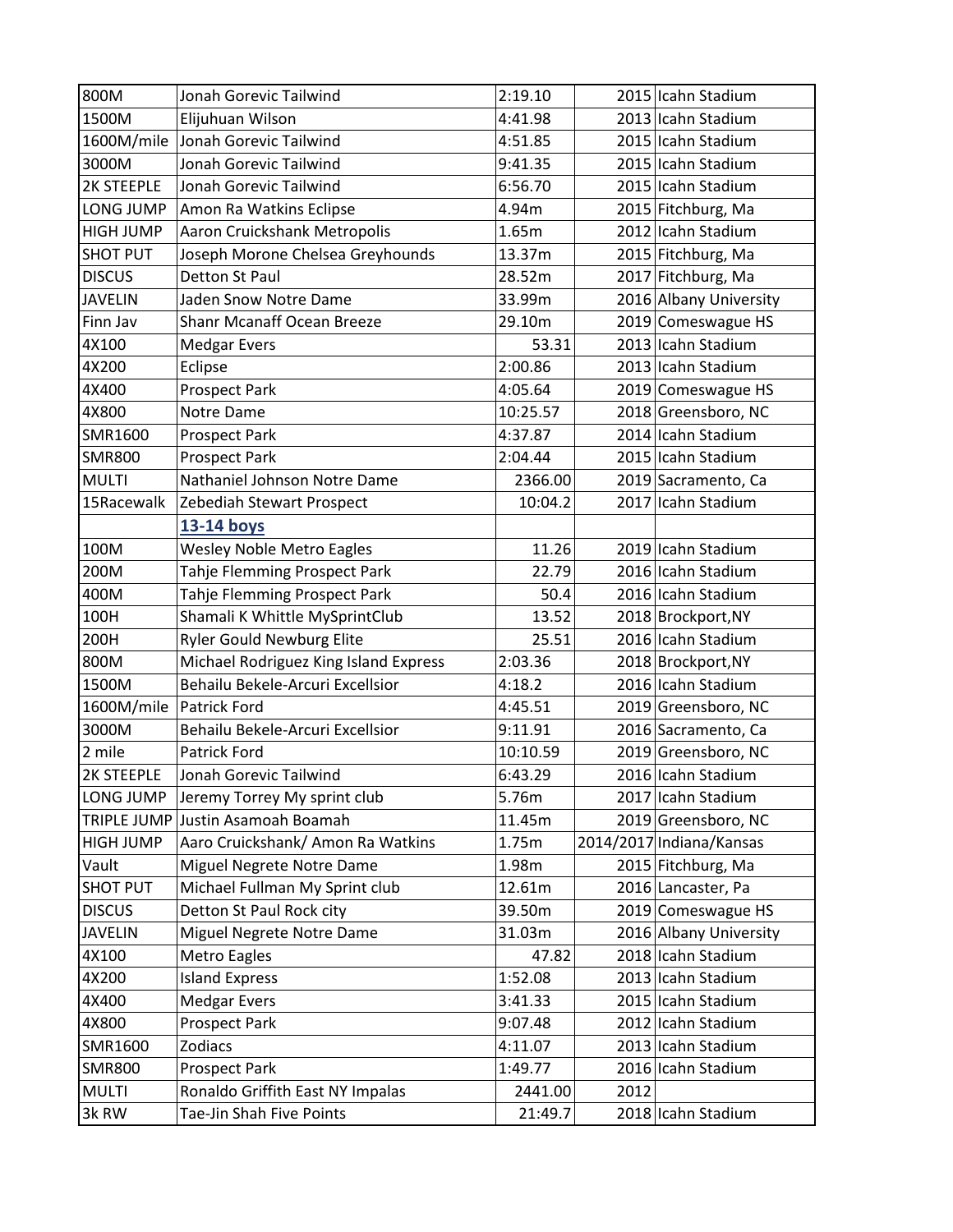| 1500rw                   | Tae-Jin Shah Five Points              | 9:21.79 |      | 2019 Icahn Stadium         |
|--------------------------|---------------------------------------|---------|------|----------------------------|
|                          |                                       |         |      |                            |
|                          |                                       |         |      |                            |
|                          | <b>15-16 Boys</b>                     |         |      |                            |
| 100M                     | Jaheim Jones Newburgh                 | 10.81   |      | 2017 Fitchburg, Ma         |
| 200M                     | <b>Michael Miller Bronx Tigers</b>    | 21.52   |      | 2016 Lancaster, Pa         |
| 400M                     | <b>Tahje Flemmings</b>                | 47.63   |      | 2017 NC A&T                |
| 110HH                    | <b>Emmanuel Joseph North Rockland</b> | 14.08   |      | 2019 White Plains HS       |
| 400H                     | Ronaldo Griffith East NY Impalas      | 52.28   |      | 2014 Houston, Tx           |
| 800M                     | Chalen Bobish Minsink Valley          | 1:56.83 |      | 2019 Middletown HS         |
| 1500M                    | <b>Tobias Wolfson MHC</b>             | 4:10.3  |      | 2017 Kansas                |
| 1600M/mile               | Conor Lundy Fordham HS                | 4:13.47 |      | $2014$ CNS HS              |
| 3000M                    | JC Rice Prospect Park/Xavier HS       | 9:15.07 |      | 2013 Clarkstown south, NY  |
| 3200M                    | Conor Lundy Fordham HS                | 9:15.12 |      | 2014 White Plains HS       |
| 2K STEEPLE               | Oadhan Lynch MSIT/IETC                | 6:34.15 |      | 2016 St. Joesph by the sea |
| <b>3K STEEPLE</b>        | JC Rice Prospect Park/xavier HS       | 9:38.95 |      | 2013 Icahn Stadium         |
| 5,000M                   |                                       |         |      |                            |
| LONG JUMP                | Aron Cruickshank Metropolois/ Erasmus | 6.69m   |      | 2016 icahn Stadium         |
| TRIPLE JUMP Darrel Jones |                                       | 15.36m  |      | 2014 CNS HS                |
| HIGH JUMP                | Justin Sicari Fidelis/ Farrel HS      | 1.96m   |      | 2012 Farrel HS             |
| POLE VAULT               | Charles Crispi Farrel                 | 4.5m    |      | 2016 CNS HS                |
| <b>SHOT PUT</b>          | Jakob Morrissey Eclipse               | 15.52m  |      | 2017 Kansas                |
| <b>DISCUS</b>            | Michael Pickney Eclipse               | 43.85m  |      | 2019 Comeswague HS         |
|                          | Hammer 12lb Michael Feldman           | 56.42m  | 2015 |                            |
| Hammer 5k                | Michael Feldman                       | 58.97m  |      | 2015 Chicago, IL           |
| <b>JAVELIN</b>           | Anthony Harrison In motion            | 40.63m  |      | 2017 Fitchburg, Ma         |
| 4X100                    | Newburgh                              | 44.32   |      | 2013 icahn Stadium         |
| 4X200                    | Spring creek                          | 1:50.55 |      | 2016 Icahn Stadium         |
| 4X400                    | Newburgh                              | 3:24.27 |      | 2018 Greensboro, NC        |
| 4X800                    | Newburgh                              | 8:19.79 |      | 2018 Greensboro, NC        |
| Decathlon                | Miguel Negrete Notre Dame             | 5649    |      | 2018 Greensboro, NC        |
|                          |                                       |         |      |                            |
|                          |                                       |         |      |                            |
|                          | <b>17-18 Boys</b>                     |         |      |                            |
| 100M                     | <b>Carlon Holston Taft</b>            | 10.42   |      | 2017 Icahn Stadium         |
| 200M                     | Jaheim Jones Our lady of Lourdes      | 20.82   |      | 2019 Greensboro, NC        |
| 400M                     | Rai Benjamin New Horizon/Mt. Vernon   | 46.19   |      | 2015 St.Kitts & Nevis      |
| 110HH                    | David Adams Beacon                    | 13.86   |      | 2017 Greensboro, NC        |
| 400H                     | Rai Benjamin New Horizon/Mt. Vernon   | 49.97   |      | 2015 Greensboro, NC        |
| 800M                     | Matt Rizzo Bronxville                 | 1:50.93 |      | 2019 St Anthonys           |
| 1500M                    | Conor Lundy Fordham Prep              | 3:50.71 | 2016 |                            |
| 1600M/mile               | Luke Gavigan Tapan Zee HS             | 4:07.77 |      | 2014 CNS HS                |
| 3000M                    | <b>Matt Fusco Somers</b>              | 8:39.25 |      | 2018 Franklin Field        |
| 3200M                    | Conor Lundy Fordham Prep              | 8:49.75 |      | 2016 White Plains HS       |
| 2KSTEEPLE                | Jack Jibb Monroe Woodbury             | 5:50.71 |      | 2015 Greensboro, NC        |
| <b>3KSTEEPLE</b>         | Jack Jibb Monroe Woodbury             | 8:57.34 |      | 2015 Albany University     |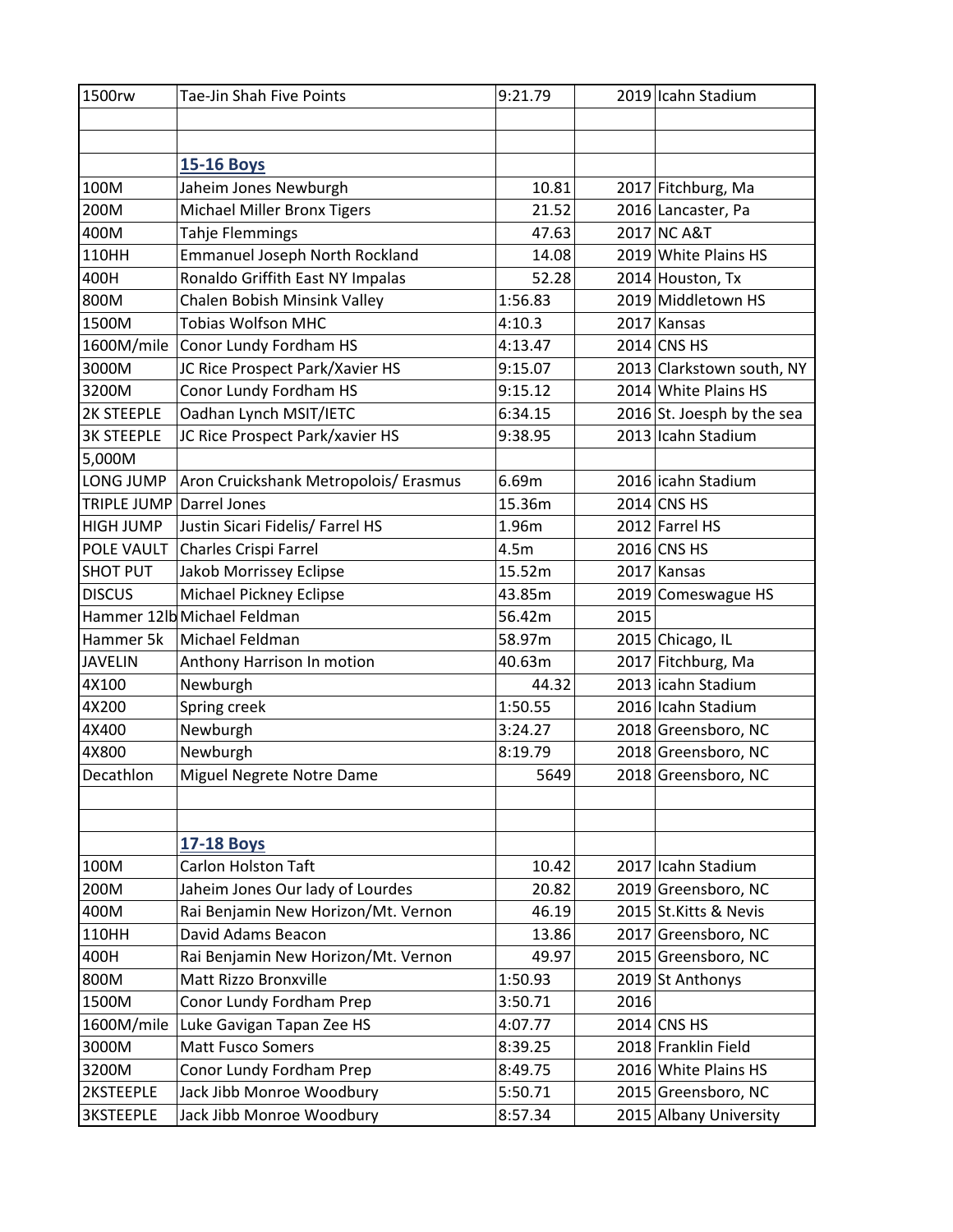| 5,000M           | Conor Lundy Fordham Prep                | 14:40.61 | 2015 Greensboro, NC   |
|------------------|-----------------------------------------|----------|-----------------------|
| 10,000M          | Prathiep Gugendarin Falcon Flight       | 34:35.03 | 2014 Icahn Stadium    |
| <b>LONG JUMP</b> | Rayvon Grey Beacon                      | 7.68m    | 2016 CNS HS           |
|                  | TRIPLE JUMP Salif Maine Taft HS         | 15.58m   | 2019 Icahn Stadium    |
| <b>HIGH JUMP</b> | Justin Sicari Fidelis/Farrell           | 2.095m   | $2014$ lona           |
| POLE VAULT       | Todd Uckermark HVFC/Warrick Valley      | 4.93m    | 2014 CNS HS           |
| <b>SHOT PUT</b>  | Andrew Cannistraci Iona Prep            | 19.62m   | 2016 California       |
| <b>DISCUS</b>    | Anthony Harrison Ramapo/ In Motion      | 60.40m   | 2019 Clarkstown south |
| <b>HAMMER</b>    | Michael Feldman                         | 73.96m   | 2017                  |
| <b>JAVELIN</b>   | <b>Michael Goldstock</b>                | 63.79m   | 2014                  |
| 4X100            | Newburgh                                | 41.24    | 2015 Greensboro, NC   |
| 4X200            | Newburgh                                | 1:26.31  | 2015 Greensboro, NC   |
| 4X400            | Newburgh                                | 3:12.67  | 2017 Greensboro, NC   |
| 4X800            | <b>Hall's Express</b>                   | 8:44.51  | 2017 Fitchburg, Ma    |
| <b>MULTI</b>     | <b>Miguel Negrete</b>                   | 6025     | 2019 Comeswague HS    |
| 1000smr          | Newburgh                                | 1:56.94  | 2015 Greensboro, NC   |
|                  |                                         |          |                       |
|                  | <b>INDOOR TRACK</b>                     |          |                       |
|                  | 8 and under                             |          |                       |
| 55m              | <b>Walter Barrows Novas</b>             | 8.32     | 2014 Armory           |
| 60 <sub>m</sub>  | Nicari Clarke East NY Impalas           | 10.59    | 2012 Brooklyn Armory  |
| 200m             | Giordano Simpson NY Starz               | 31.21    | 2017 Ocean Breeze     |
| 300m             | Zion James Prospect                     | 50.42    | 2016 Ocean Breeze     |
| 400m             | Elijah Lewis Panthers                   | 1:11.24  | 2019 Ocean Breeze     |
| 600m             | <b>Tamarat Gavenas Prospect Park</b>    | 1:55.99  | 2015 Ocean Breeze     |
| 800m             | <b>Tamarat Gavenas Prospect Park</b>    | 2:42.88  | $2015$ Pg complex     |
| 1000m            | Ezra Wilchins Prospect                  | 3:59.87  | 2019 Ocean Breeze     |
| 1500m            | <b>Tamarat Gavenas Prospect Park</b>    | 5:22.75  | $2015$ Pg complex     |
| 1600m            | <b>Tamarat Gavenas Prospect Park</b>    | 5:36.16  | 2015 Ocean Breeze     |
| 4x400            | <b>Prospect Park</b>                    | 5:22.81  | 2015 Pg complex       |
| 4X200            | <b>Prospect Park</b>                    | 2:13.71  | 2015 Ocean Breeze     |
| LONG JUMP        | Jadon Ashmeade Lightning TC             | 3.63m    | 2019 Ocean Breeze     |
| <b>SHOT PUT</b>  | Joseph Calabrese                        | 9.66m    | 2017 Armory           |
|                  |                                         |          |                       |
|                  |                                         |          |                       |
|                  | <b>9-10 BOYS</b>                        |          |                       |
| 55M              | Christian Walker Metro Eagles           | 7.7      | 2017 Ocean Breeze     |
| 60M              | Joseph Webster-Rutledge Velocity        | 8.98     | 2012 Brooklyn Armory  |
| 200M             | Christian Walker Metro Eagles           | 27.15    | 2017 Ocean Breeze     |
| 300m             | <b>Wesley Noble Metro Eagles</b>        | 45.9     | 2015 Ocean Breeze     |
| 400M             | Christian Walker Metro Eagles           | 1:02.64  | 2017 Ocean Breeze     |
| 600m             | Zion James Prospect                     | 1:49.76  | 2018 Ocean Breeze     |
| 800M             | <b>Tamrat Gavenas Prospect Park</b>     | 2:27.01  | 2017 Ocean Breeze     |
| 1000M            | Willem Wikstrom Chelsea Greyhounds      | 3:22.01  | 2019 Ocean Breeze     |
| 1500M            | <b>Tamrat Gavenas Prospect Park</b>     | 4:56.9   | 2017 Ocean Breeze     |
| 1600M            | Michael Rodriguez - King Island Express | 5:23.28  | 2014 Armory           |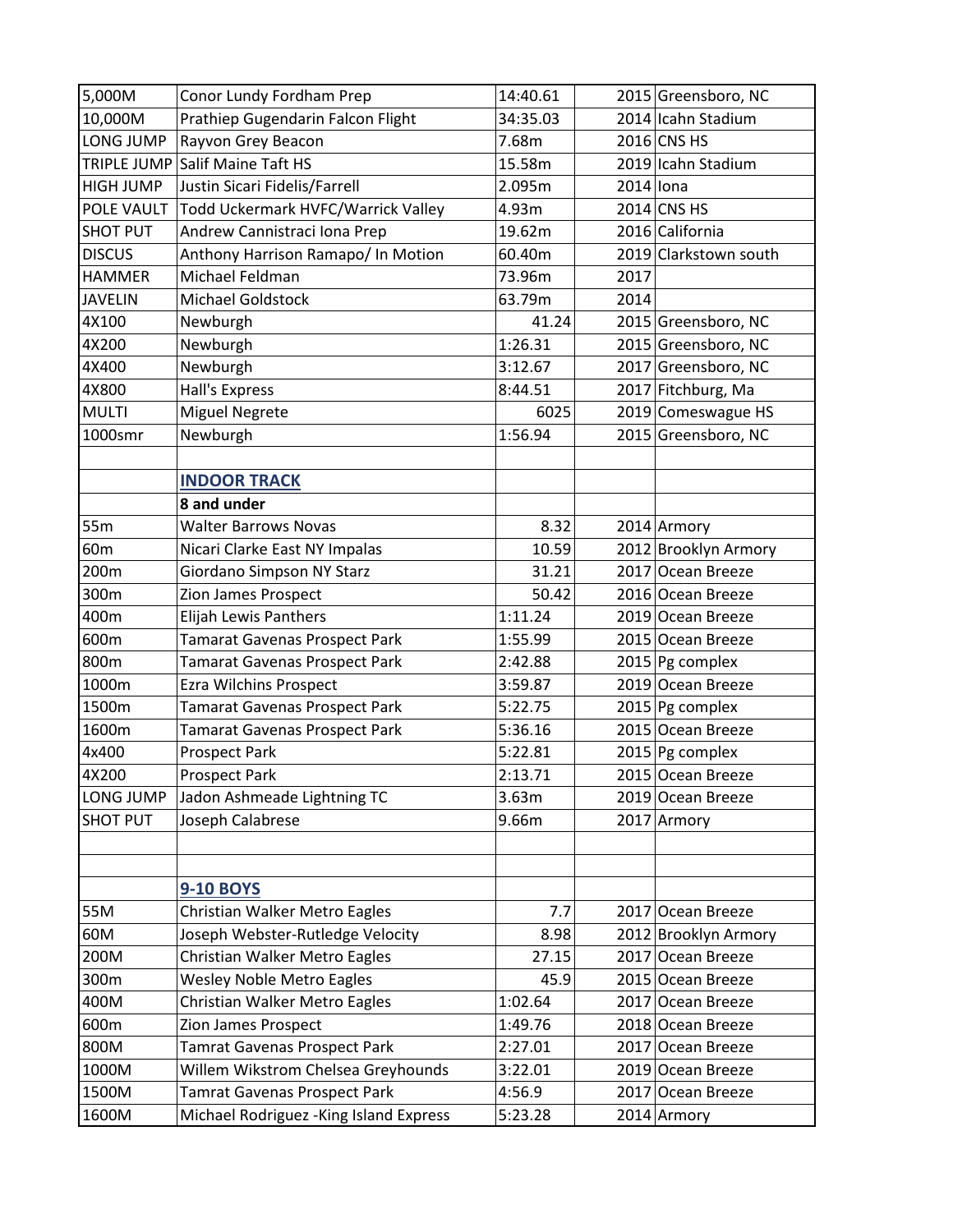| 4X200           | Metropolis                            | 2:00.79  | 2019 Ocean Breeze    |
|-----------------|---------------------------------------|----------|----------------------|
| 4X400           | <b>NY Starz</b>                       | 4:48.83  | 2018 Ocean Breeze    |
| <b>SMR</b>      | <b>Prospect Park</b>                  | 5:01.71  | 2016 Ocean Breeze    |
| LONG JUMP       | Jalen Balbuena My Sprint club         | 4.16m    | 2016 Armory          |
| HIGH JUMP       | Aaron Irish Bramble                   | 1.65m    | 2018 Ocean Breeze    |
| <b>SHOT PUT</b> | Kyle Snow Notre Dame                  | 8.21m    | 2017 Ocean Breeze    |
| Racewalk15      | Nathaniel Samson Vo2max               | 09:18.3  | 2020 Ocean Breeze    |
|                 |                                       |          |                      |
|                 | <b>11-12 BOYS</b>                     |          |                      |
| 55M             | Robert Rowe Rock city                 | 7.43     | $2016$ armory        |
| 60M             | Alix Scott Zodiacs                    | 8.74     | 2012 Brooklyn Armory |
| 55HURDLES       | Kyaire Lawson Ruff Kutz               | 8.85     | 2018 Ocean Breeze    |
| 200M            | <b>Wesley Noble Metro Eagles</b>      | 24.37    | $2017$ armory        |
| 300m            | Foyez Alauddin Five Points            | 42.79    | 2015 Ocean Breeze    |
| 400M            | <b>Wesley Noble Metro Eagles</b>      | 56.54    | 2017 Ocean Breeze    |
| 600m            | Nathaniel Johnson Notre Dame          | 1:44.27  | 2019 Ocean Breeze    |
| 800M            | Michael Rodriguez King Island Express | 2:16.60  | 2016 Ocean Breeze    |
| 1000M           | Michael Rodriguez King Island Express | 3:07.14  | 2016 Ocean Breeze    |
| 1500M           | Jonah Gorevic Tailwind                | 4:36.23  | $2015$ pg complex    |
| 1600M           | Jonah Gorevic Tailwind                | 5:03.04  | $2015$ armory        |
| 3000M           | Jonah Gorevic Tailwind                | 9:44.97  | 2015 pg complex      |
| 4X200           | Metro Eagles                          | 1:47.70  | $2017$ armory        |
| 4X400           | Metro Eagles                          | 4:23.93  | 2018 Ocean Breeze    |
| 4X800           | <b>Prospect Park</b>                  | 10:40.18 | 2013 Brooklyn Armory |
| <b>SMR</b>      | <b>Prospect Park</b>                  | 4:40.97  | 2016 Ocean Breeze    |
| LONG JUMP       | Aiden Rose Pierre Envy                | 5.00m    | $2016$ armory        |
| HIGH JUMP       | Aaron Cruickshank Metropolis          | 1.57m    | $2012$ armory        |
| <b>SHOT PUT</b> | Ziah Barry NYPD                       | 12.36m   | 2017 armory          |
| 15 Racewalk     | Zebediah Stewart Prospect             | 9:33.58  | 2017 Ocean Breeze    |
|                 |                                       |          |                      |
|                 | <b>13-14 BOYS</b>                     |          |                      |
| 55M             | Jermaine Ewers New Horizon            | 6.76     | 2016 Armory          |
| 60M             | Kemarni Mighty East NY Impalas        | 7.84     | 2012 Brooklyn Armory |
| 55HURDLES       | Tai Brown Ruff Kutz                   | 8.24     | 2014 Armory          |
| 200M            | <b>Wesley Noble Metro Eagles</b>      | 23.11    | 2019 Ocean Breeze    |
| 300m            | Tahj Flemming Prospect                | 35.37    | 2016 Armory          |
| 400M            | <b>Wesley Noble Metro Eagles</b>      | 51.56    | 2019 Ocean Breeze    |
| 600m            | Travis Wolfe-Thompson Chelsea         | 1:33.59  | 2019 Ocean Breeze    |
| 800M            | Travis Wolfe-Thompson Chelsea         | 2:04.73  | 2020 Armory          |
| 1000M           | Michael Rodriguez King Island Express | 2:39.03  | 2018 Ocean Breeze    |
| 1500M           | Jonah Gorevic Tailwind                | 4:27.69  | 2016 Ocean Breeze    |
| 1600M           | Michael Rodriguez King Island Express | 4:38.59  | 2018 Armory          |
| 3000M           | Jonah Gorevic Tailwind                | 9:22.96  | 2016 Ocean Breeze    |
| 4X200           | Metro Eagles                          | 1:35.90  | 2019 Ocean Breeze    |
| 4X400           | Metro Eagles                          | 3:38.53  | 2019 Ocean Breeze    |
| 4X800           | Prospect Park                         | 9:37.41  | 2013 Brooklyn Armory |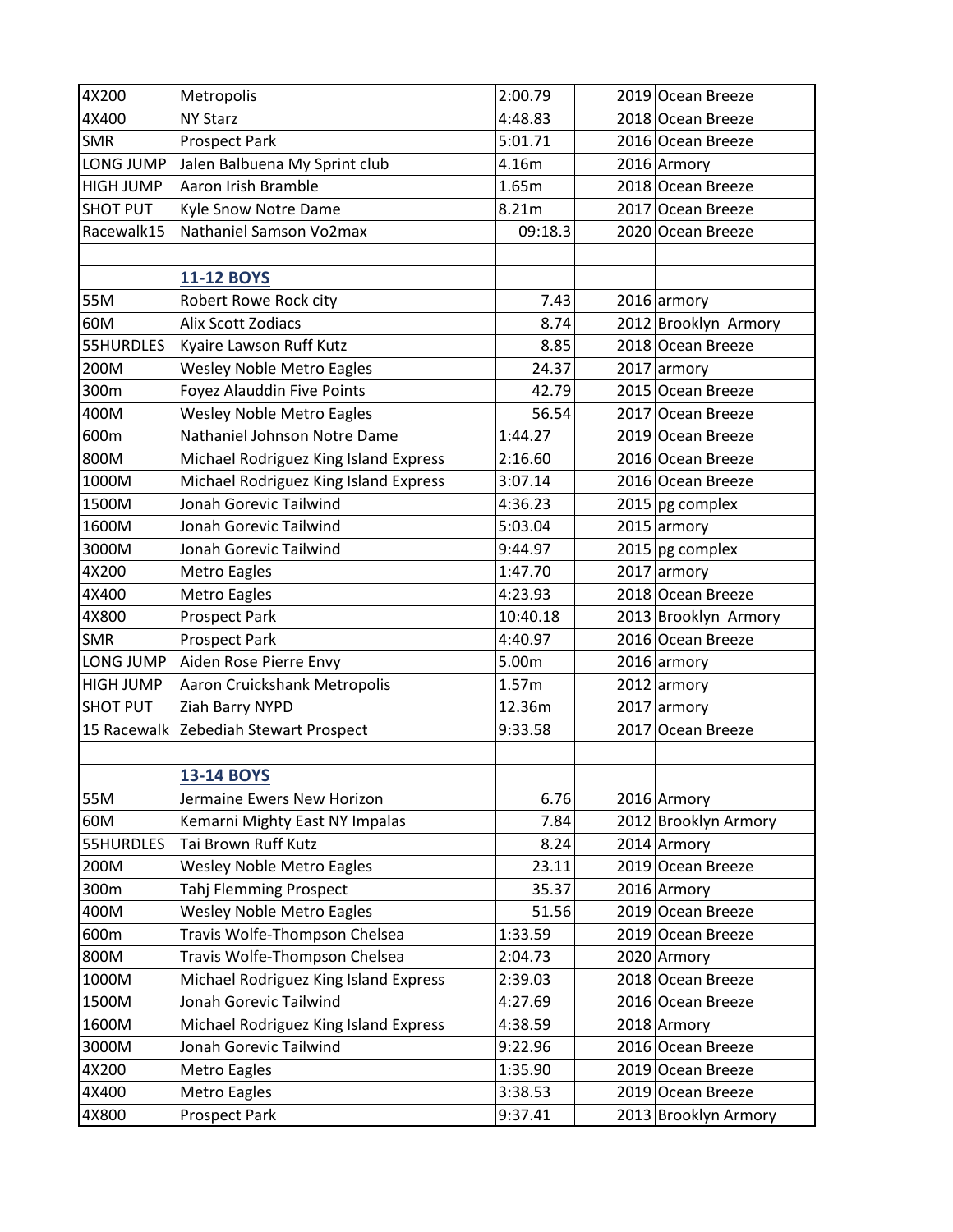| <b>SMR</b>       | <b>Metro Eagles</b>                      | 3:51.08  | 2019 Ocean Breeze |
|------------------|------------------------------------------|----------|-------------------|
| LONG JUMP        | Chief Montalvo Benswic                   | 5.82m    | 2019 Ocean Breeze |
|                  | TRIPLE JUMP Nathaniel Johnson Notre Dame | 10.40m   | 2019 Ocean Breeze |
| <b>HIGH JUMP</b> | Tai Brown Ruff Kutz/Aaron Cruickshank    | 1.65m    | 2014 pg complex   |
|                  | Amon Ra Watkins                          | 1.65m    | 2017 Ocean Breeze |
|                  | Joe Dittman Five Points                  | 1.65m    | 2020 Ocean Breeze |
| <b>SHOTPUT</b>   | Joe Morone Chelsea Greyhounds            | 13.90m   | 2017 Ocean Breeze |
| 1500RW           | Tae-Jin Shah Five Points                 | 9:59.85  | 2018 Ocean Breeze |
| 3k racewalk      | Tae-Jin Shah Five Points                 | 21:15.0  | 2018 Ocean Breeze |
|                  |                                          |          |                   |
|                  | 15-16BOYS                                |          |                   |
| 55M              | Adrian Taffe My Sprint Club              | 6.47     | 2017 Ocean Breeze |
| 60M              | Tahje Flemmings Prospect/Banneker        | 7.18     | 2017 armory       |
| 55HURDLES        | <b>Emanuel Joseph North Rockland</b>     | 7.42     | 2019 Armory       |
| 60HURDLES        | <b>Powell Deslandes Sheepshead</b>       | 8.61     | $2013$ armory     |
| 200M             | <b>Travis Williams New Horizon</b>       | 22.59    | 2019 Ocean Breeze |
| 300M             | Tahje Flemmings Prospect/Banneker        | 33.93    | 2018 armory       |
| 400M             | Kemarni Mighty East NY Impalas/Barton    | 49.12    | $2014$ armory     |
| 600M             | Richard Rose Quiet Storm Boys&Girls      | 1:20.88  | $2012$ armory     |
| 800M             | Michael Rodriguez King Island Express    | 1:56.55  | $2020$ armory     |
| 1000M            | Michael Rodriguez King Island Express    | 2:35.68  | 2020 Ocean Breeze |
| 1500M            | Michael Rodriguez King Island Express    | 4:16     | 2019 Armory       |
| 1600M            | Conor Lundy Fordham Prep HS              | 4:18.08  | 2014 armory       |
| 3000M            | Sawyer Gwyn-Rowson Prospect              | 9:19.73  | 2015 houghton     |
| 3200M            | Conor Lundy Fordham Prep HS              | 9:25.26  | $2014$ armory     |
| 5000m            | JC Rice Prospect Park/Xavier HS          | 16:03.81 | $2013$ armory     |
| 4X200            | NewBurgh Elite                           | 1:27.64  | $2014$ armory     |
| 4X400            | Boys & Girls                             | 3:15.08  | $2012$ armory     |
| 4X800            | Boys & Girls                             | 7:41.13  | 2012 armory       |
| SMR              | Warrick valley                           | 3:26.11  | $2014$ armory     |
| <b>DMR</b>       | Fordham prep                             | 10:07.27 | 2015 armory       |
| <b>SHR</b>       | North Rockland                           | 30.54    | $2019$ armory     |
| LONG JUMP        | Moses Edwards                            | 6.68m    | $2012$ armory     |
|                  | TRIPLE JUMP Jared Lovelace Molloy HS     | 13.60m   | $2013$ armory     |
| <b>HIGH JUMP</b> | Tai Brown Ruff Kutz                      | 1.88m    | $2016$ armory     |
| <b>SHOT PUT</b>  | Michael Pinckey Eclipse                  | 17.88m   | $2020$ armory     |
| WEIGHT           | <b>Michael Pinckey Eclipse</b>           | 21.37m   | 2020 armory       |
| POLE VAULT       | Charles Crispi Farrel HS/I can't fail TC | 4.30m    | 2016 Ocean Breeze |
|                  |                                          |          |                   |
|                  | <b>17-18 Boys</b>                        |          |                   |
| 55M              | Michael Miller Jr Bronx Tigers           | 6.33     | $2017$ armory     |
| 60M              | <b>Curtis Samuel Erasmus HS</b>          | 6.93     | $2013$ armory     |
| 55HURDLES        | <b>Emanuel Joseph North Rockland</b>     | 7.21     | $2020$ armory     |
| 60HURDLES        | Sydney Gibbons Ruff Kutz/Monsignor Mc    | 7.87     | $2015$ armory     |
| 200M             | Rai Benjamin New Horizon/Mount Vernon    | 21.09    | $2015$ armory     |
| 300M             | Rai Benjamin New Horizon/Mount Vernon    | 33.17    | $2015$ armory     |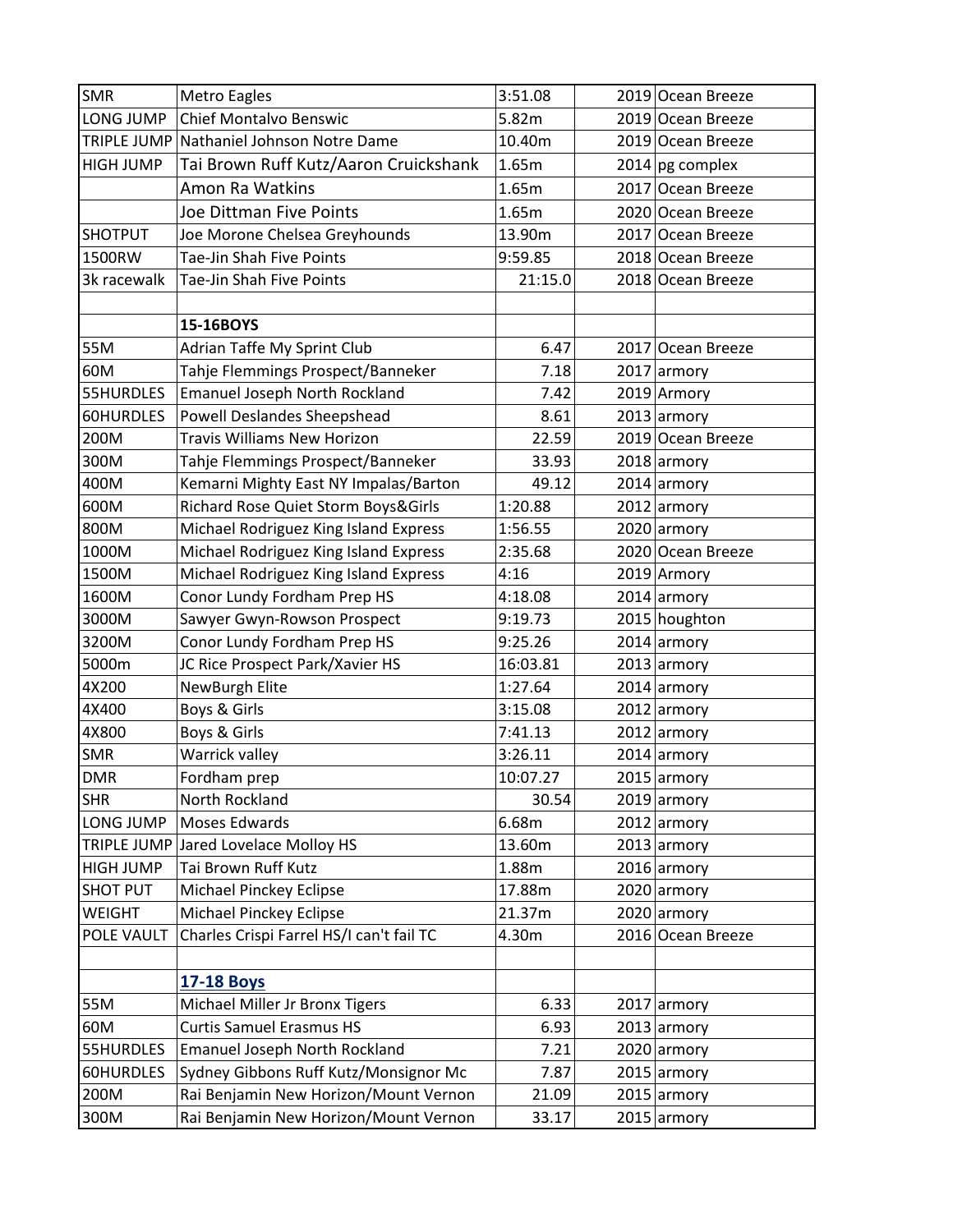| 400M             | Rai Benjamin New Horizon/Mount Vernon             | 46.59    |                  | $2015$ armory |
|------------------|---------------------------------------------------|----------|------------------|---------------|
| 600M             | Richard Rose Quiet Storm/Boys&Girls               | 1:18.39  |                  | 2014 armory   |
| 800M             | Matt Rizzo Bronxville                             | 1:52.55  |                  | $2018$ armory |
| 1000M            | Matt Rizzo Bronxville                             | 2:25.41  |                  | $2019$ armory |
| 1500M            | Matt Rizzo Bronxville                             | 3:53.34  |                  | $2019$ armory |
| 1600M            | Conor Lundy Fordham Prep                          | 4:07.50  |                  | 2016 Cornell  |
| 3000M            | Conor Lundy Fordham Prep                          | 8:22.06  | $2016$ yale      |               |
| 3200M            | Conor Lundy Fordham Prep                          | 8:59.98  |                  | $2016$ armory |
| 5000m            | Mitchell Kun Sheepshead                           | 15:10.58 |                  | 2012 armory   |
| 4X200            | Newburgh Elite                                    | 1:27.64  |                  | 2014 armory   |
| 4X400            | Boys & Girls                                      | 3:15.08  |                  | $2012$ armory |
| 4X800            | Boys & Girls                                      | 7:41.13  |                  | $2012$ armory |
| <b>SMR</b>       | <b>Warrick Valley</b>                             | 3:26.11  |                  | $2014$ armory |
| <b>DMR</b>       | Fordham Prep                                      | 10:07.27 |                  | $2015$ armory |
| <b>SHR</b>       | North Rockland                                    | 30.54    |                  | $2019$ armory |
| LONG JUMP        | Rayvon Grey Beacon                                | 7.51m    |                  | $2015$ armory |
|                  | TRIPLE JUMP Salif Maine Taft                      | 15.44m   |                  | 2019 armory   |
| <b>HIGH JUMP</b> | Justin Sicari / Zach Michelitch                   | 2.03m    | 2014/2019 armory |               |
|                  | Anthony Nelson Walkill                            | 2.03m    |                  | $2019$ armory |
| <b>SHOT PUT</b>  | <b>Eric Favors North Rockland</b>                 | 19.36m   |                  | $2014$ armory |
| <b>WEIGHT</b>    | Tom Reiser Minsinck Valley                        | 22.25m   |                  | 2017 armory   |
|                  | POLE VAULT   Todd Uckermark HVFC / Warrick Valley | 4.95m    |                  | $2014$ armory |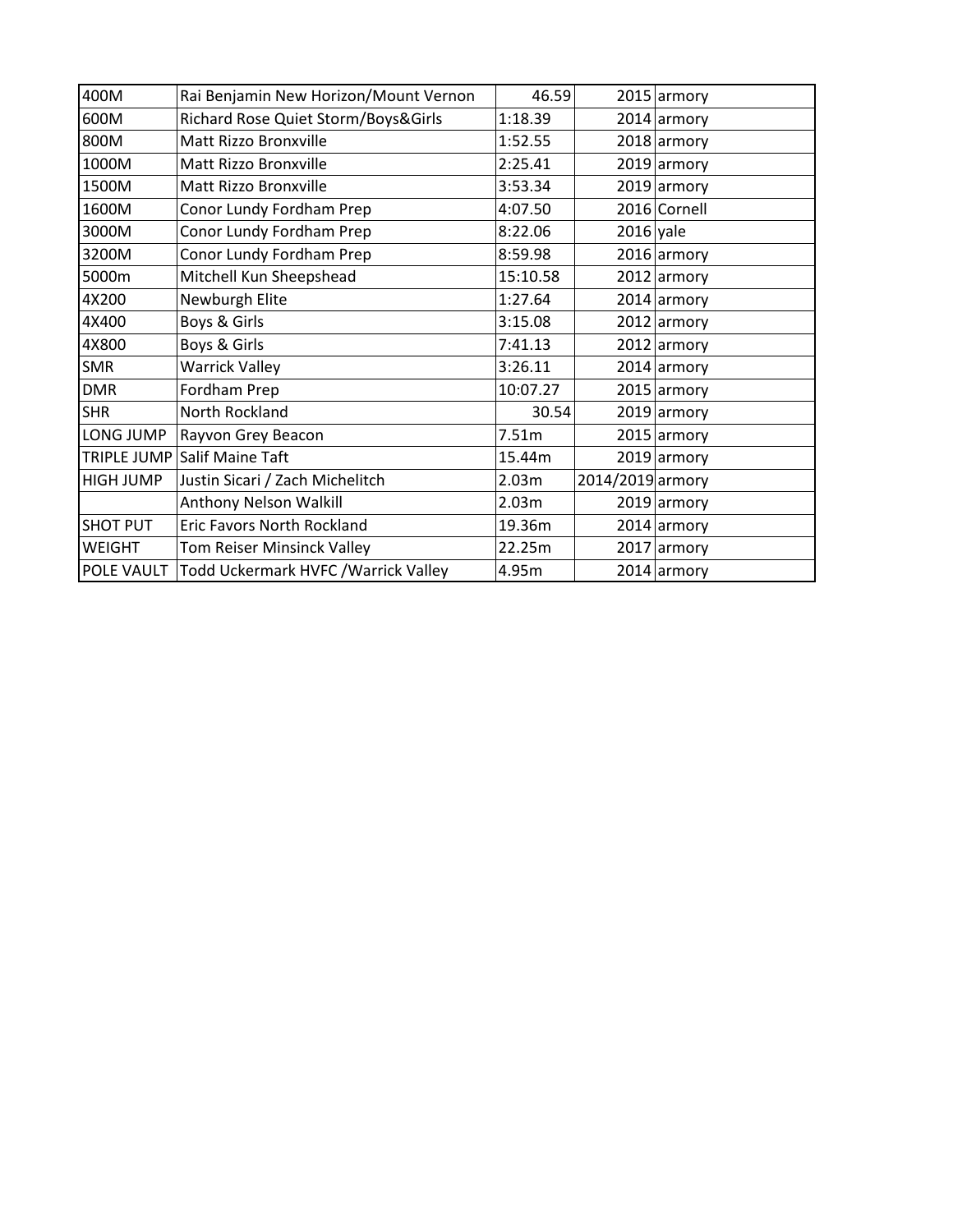| <b>USATF NY association champs</b> |
|------------------------------------|
| <b>USATF Youth Nationals</b>       |
| <b>USATF Youth Nationals</b>       |
| <b>USATF Youth Nationals</b>       |
| <b>USATF NY association champs</b> |
| <b>SPRING FLING</b>                |
| <b>USATF NY association champs</b> |
| <b>NYRR Spring fling</b>           |
| Region 1 champs                    |
| Region 1 champs                    |
| <b>USATF NY association champs</b> |
| Season opener                      |
| <b>USATF NY association champs</b> |
|                                    |
| <b>NY Relays</b>                   |
| <b>NY Relays</b>                   |
|                                    |
|                                    |
| USATF NY association champs        |
| Region 1 championship              |
| <b>USATF NY association champs</b> |
| <b>JO Nationals</b>                |
| <b>USATF NY association champs</b> |
| Season Opener                      |
| Northeast Invitational             |
| Northeast Invitational             |
| Northeast Invitational             |
| <b>JO Nationals</b>                |
| Region 1 championship              |
| Region 1 championship              |
| <b>Hershey Nationals</b>           |
| <b>YCS #1</b>                      |
| Region 1 championship              |
|                                    |
| <b>NY Relays</b>                   |
| <b>NY Relays</b>                   |
| <b>Youth Nationals</b>             |
| Region 1 championship              |
|                                    |
|                                    |
| Region 1 Championship              |
| <b>USATF NY association champs</b> |
| <b>New York Relays</b>             |
| Region 1 Championship              |
| ycs #2                             |
|                                    |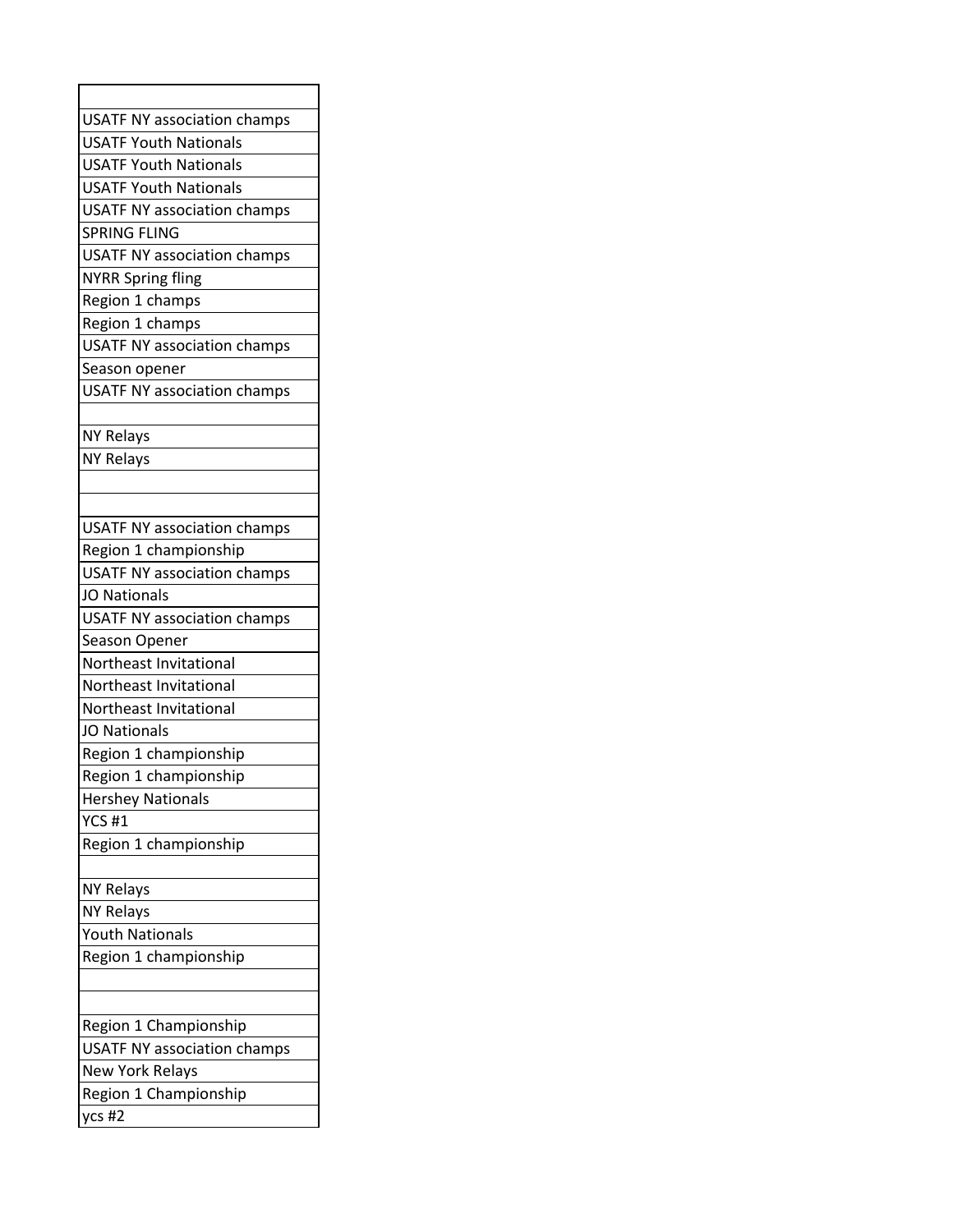| <b>USATF NY association champs</b> |
|------------------------------------|
| Region 1 Championship              |
| <b>Adidas Grand Prix</b>           |
| <b>USATF NY association champs</b> |
| <b>Spring fling</b>                |
| Region 1 Championship              |
| <b>USATF NY association champs</b> |
| Region 1 Championship              |
| Region 1 Championship              |
| Region 1 Championship              |
| Region 1 Championship              |
| <b>USATF NY association champs</b> |
| <b>YCS #1</b>                      |
| Region 1 Championship              |
| <b>JO Nationals</b>                |
| New York Relays                    |
| <b>New York Relays</b>             |
| <b>JO Nationals</b>                |
| <b>New York Relays</b>             |
|                                    |
| <b>USATF NY association champs</b> |
| <b>USATF NY Association champs</b> |
| <b>USATF NY Association champs</b> |
| <b>USATF Youth Nationals</b>       |
| <b>USATF NY Association champs</b> |
| <b>USATF Youth Nationals</b>       |
| <b>USATF NY Association champs</b> |
| <b>NB Nationals</b>                |
| <b>JO Nationals</b>                |
| <b>NB Nationals</b>                |
| <b>Spring Fling</b>                |
| <b>USATF NY Association champs</b> |
| <b>NB Nationals</b>                |
| Hershey Nationals/JO Nationals     |
| Region 1 Championship              |
| <b>Hershey Nationals</b>           |
| Region 1 Championship              |
| Region 1 Championship              |
| <b>USATF NY Association champs</b> |
| YCS#2                              |
| <b>USATF NY Association champs</b> |
| <b>USATF NY Association champs</b> |
| <b>New York Relays</b>             |
| <b>New York Relays</b>             |
|                                    |
| <b>USATF NY association champs</b> |
|                                    |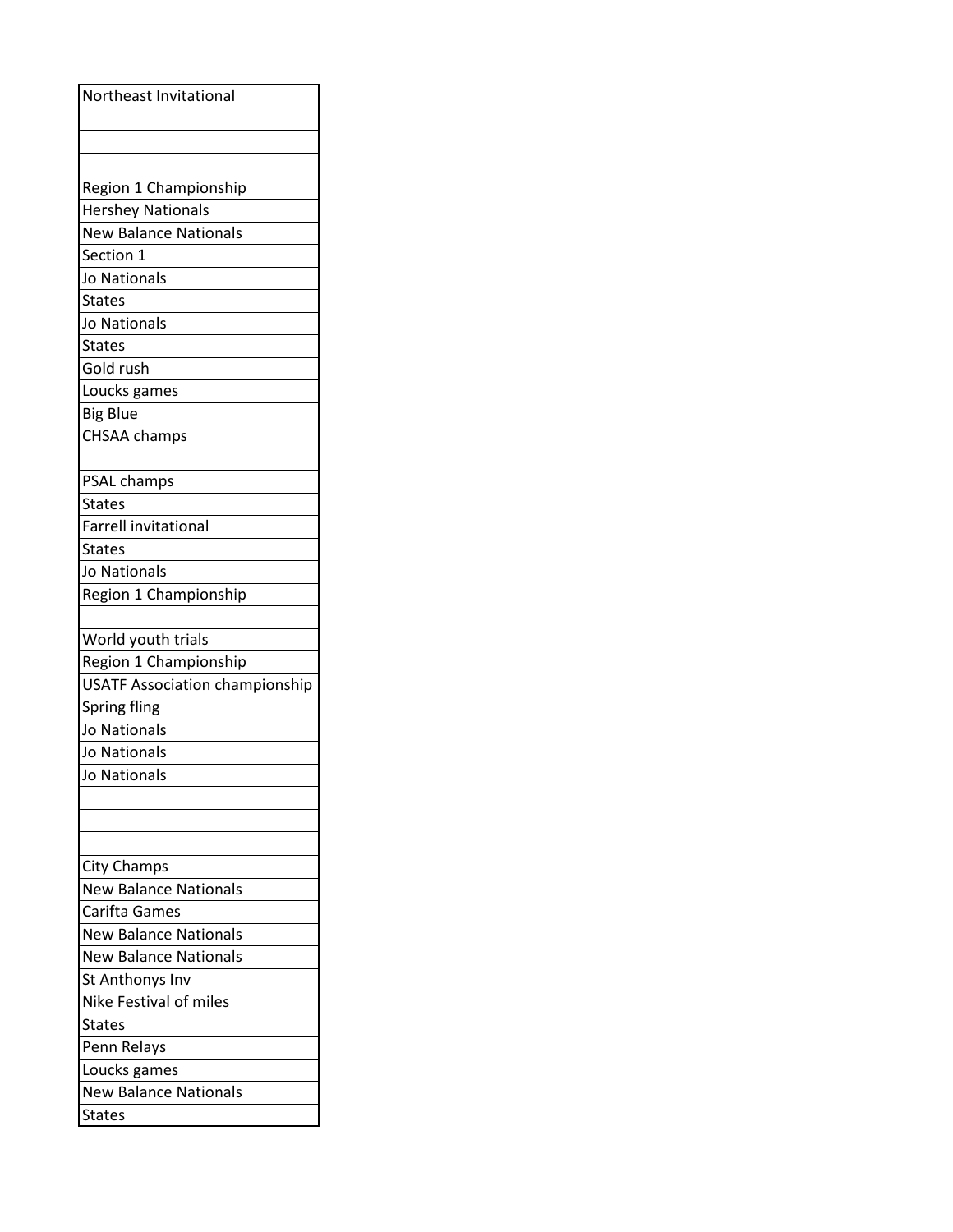| <b>New Balance Nationals</b>       |
|------------------------------------|
| Twighlight meet                    |
| <b>States</b>                      |
| <b>PSAL cities</b>                 |
| <b>Eastern States</b>              |
| <b>States</b>                      |
| <b>Ascics Mt Carmel Inv</b>        |
| <b>Gold Rush</b>                   |
|                                    |
|                                    |
| <b>New Balance Nationals</b>       |
| <b>New Balance Nationals</b>       |
| <b>New Balance Nationals</b>       |
| Region 1 Championship              |
| Region 1 Championship              |
| <b>NB Nationals</b>                |
|                                    |
|                                    |
|                                    |
| Armory youth classic               |
| <b>YMCA Meet</b>                   |
| <b>Hershey Nationals</b>           |
| <b>Holiday Games</b>               |
| <b>USATF NY association Champs</b> |
| <b>Holiday Games</b>               |
| <b>Hershey Nationals</b>           |
| <b>Freedom Games</b>               |
| <b>Hershey Nationals</b>           |
| <b>Holiday Games</b>               |
| <b>Hershey Nationals</b>           |
| <b>Holiday Games</b>               |
| <b>USATF NY association Champs</b> |
| Armory Holiday                     |
|                                    |
|                                    |
|                                    |
| <b>Hershey Nationals</b>           |
| <b>YMCA Meet</b>                   |
| <b>Hershey Nationals</b>           |
| <b>Holiday Games</b>               |
| <b>Hershey Nationals</b>           |
| <b>Holiday Games</b>               |
| <b>Hershey Nationals</b>           |
| <b>Freedom Games</b>               |
| <b>Hershey Nationals</b>           |
| <b>Holiday Games</b>               |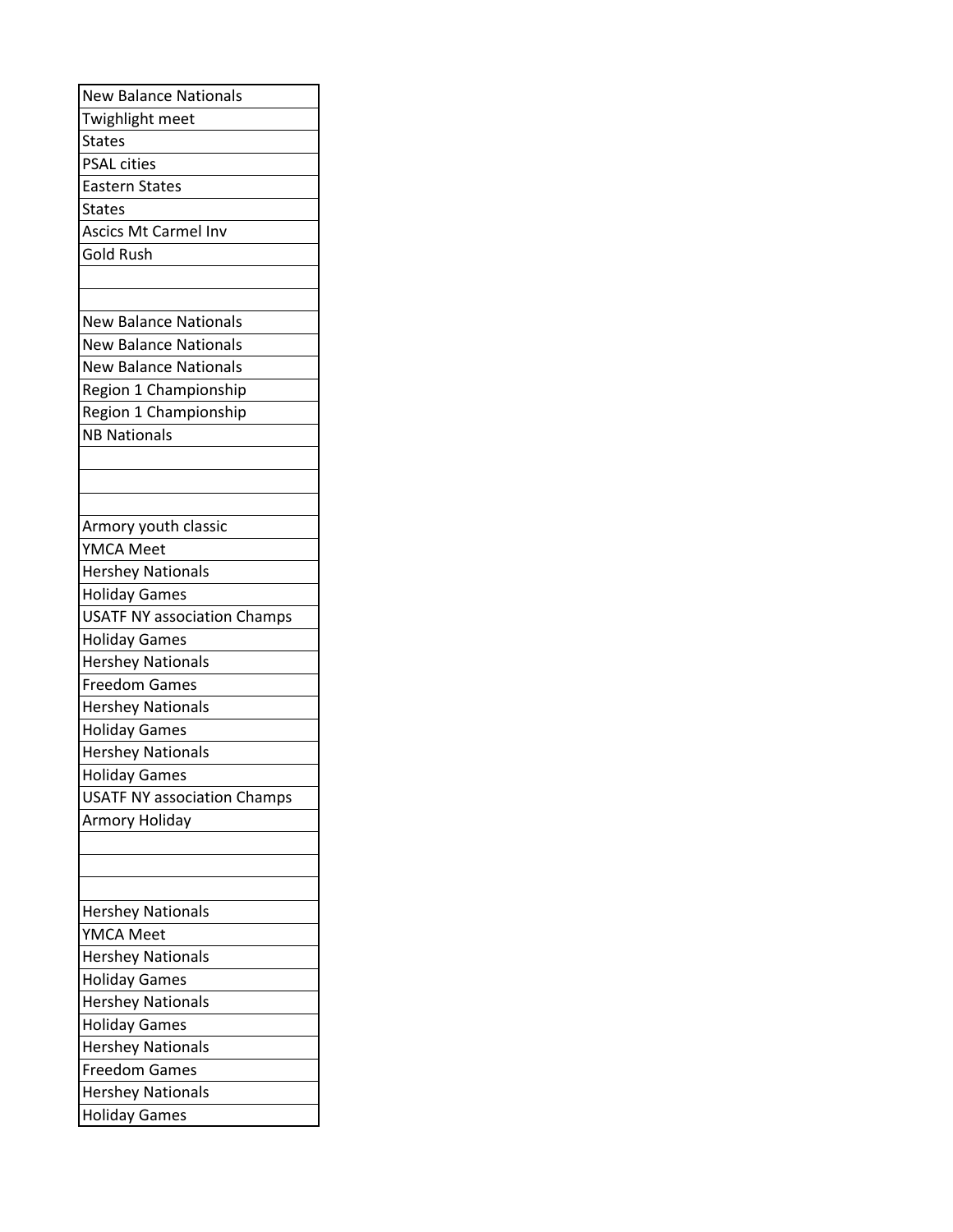| OB invite                          |
|------------------------------------|
| <b>Hershey Nationals</b>           |
| <b>Freedom Games</b>               |
| <b>Holiday Games</b>               |
| <b>Holiday Games</b>               |
| <b>USATF NY Association champs</b> |
| <b>Pre Nationals</b>               |
|                                    |
|                                    |
| <b>Holiday Games</b>               |
| <b>YMCA Meet</b>                   |
| <b>Hershey Nationals</b>           |
| <b>Holiday Games</b>               |
| <b>Holiday Games</b>               |
| <b>Fiesta Games</b>                |
| <b>Holiday Games</b>               |
| <b>USATF NY Association champs</b> |
| <b>Freedom Games</b>               |
| <b>Hershey Nationals</b>           |
| <b>Holiday Games</b>               |
| <b>Hershey Nationals</b>           |
| <b>Holiday Games</b>               |
| <b>Hershey Nationals</b>           |
| <b>YMCA Meet</b>                   |
| <b>Freedom Games</b>               |
| Armory youth champs                |
| Armory youth classic               |
| <b>Holiday Games</b>               |
| <b>Freedom Games</b>               |
|                                    |
|                                    |
| <b>Holiday Games</b>               |
| YMCA meet                          |
| Armory youth classic               |
| <b>Hershey Nationals</b>           |
| <b>PSAL Holiday</b>                |
| <b>Hershey Nationals</b>           |
| <b>Holiday Games</b>               |
| Armory youth trials                |
| <b>Bishop Loughlin</b>             |
| <b>Hershey Nationals</b>           |
| <b>Holiday Games</b>               |
| <b>Hershey Nationals</b>           |
| <b>Hershey Nationals</b>           |
| <b>Hershey Nationals</b>           |
| YMCA meet                          |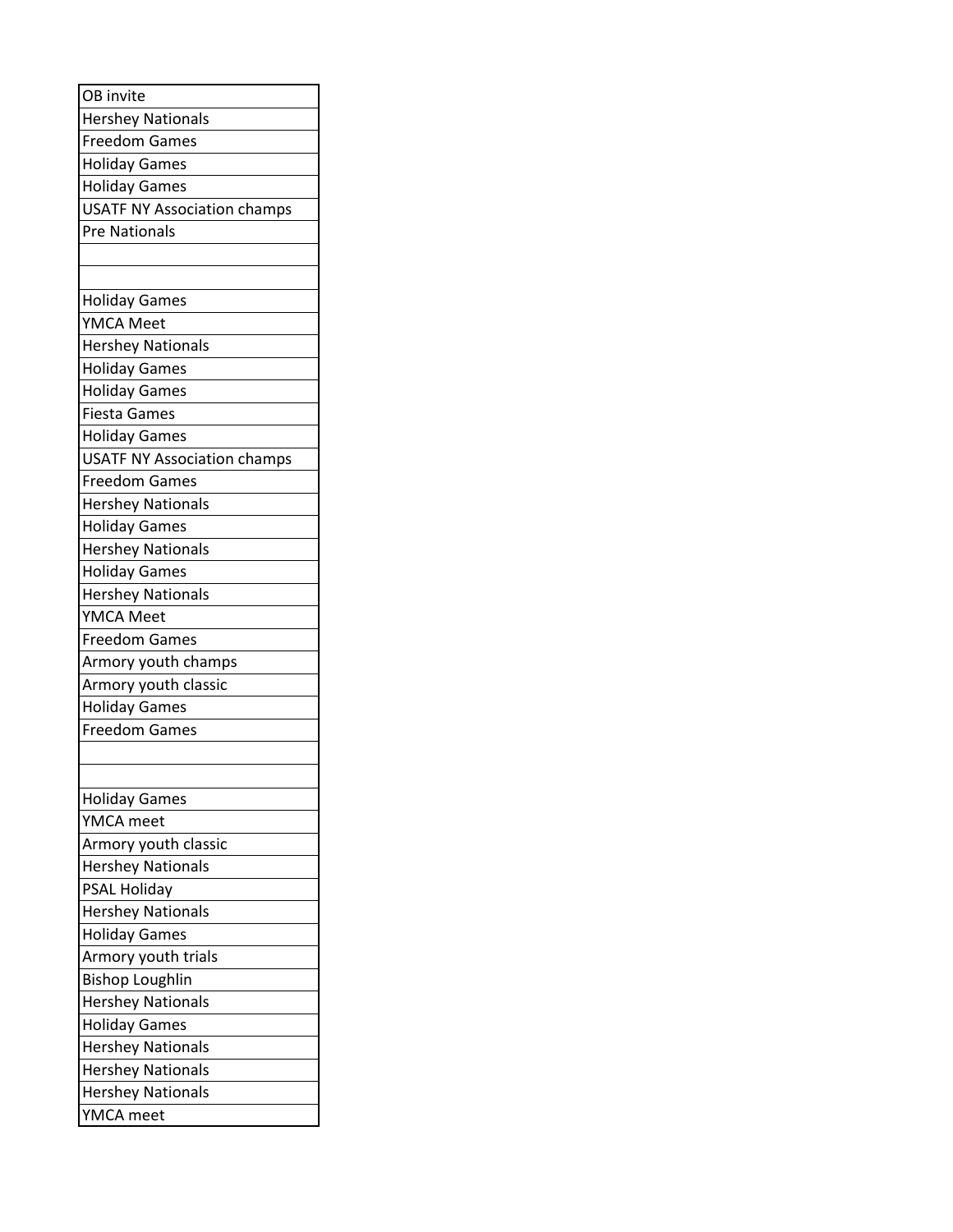| <b>Toyota USATF Nationals</b>      |
|------------------------------------|
| <b>Holiday Games</b>               |
| <b>USATF NY Association champs</b> |
| <b>Hershey Nationals</b>           |
| <b>Hershey Nationals</b>           |
| OB invite                          |
| <b>USATF NY Association champs</b> |
| <b>Holiday Games</b>               |
| <b>Hershey Nationals</b>           |
|                                    |
|                                    |
| <b>USATF NY association champs</b> |
| <b>New Balance Nationals</b>       |
| Section1 champs                    |
| <b>New Balance Nationals</b>       |
| <b>Hershey Nationals</b>           |
| PSAL champs                        |
| <b>New Balance Nationals</b>       |
| PSAL champs                        |
| Armory time trials                 |
| <b>States</b>                      |
| <b>New Balance Nationals</b>       |
| Jesuit champs                      |
| Northeast Zonals                   |
| <b>CHSAA Sectional</b>             |
| <b>New Balance Nationals</b>       |
| <b>New Balance Nationals</b>       |
| <b>New Balance Nationals</b>       |
| <b>New Balance Nationals</b>       |
| <b>New Balance Nationals</b>       |
| <b>New Balance Nationals</b>       |
| <b>Marine Corp</b>                 |
| Brooklyn champs                    |
| <b>CHSAA Sectional</b>             |
| PSAL champs                        |
| Armory time trials                 |
| Armory time trials                 |
| <b>Hershey Nationals</b>           |
|                                    |
|                                    |
| <b>PSAL CHAMPS</b>                 |
| <b>New Balance Nationals</b>       |
| Section 1 Championship             |
| <b>New Balance Nationals</b>       |
| <b>New Balance Nationals</b>       |
| <b>Armory Track Invitational</b>   |